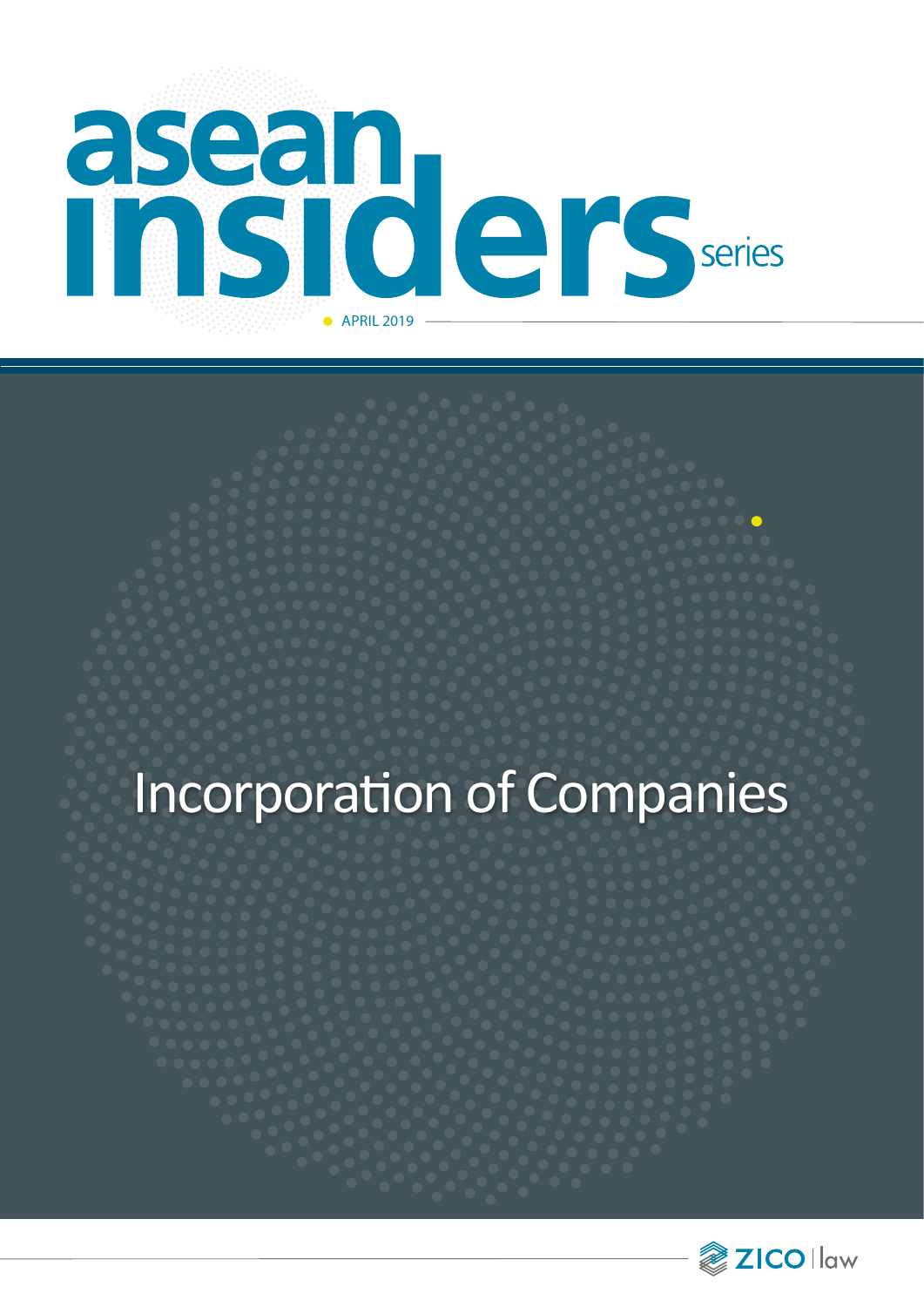## **Open For Business In ASEAN**

Southeast Asia has become an increasingly attractive destination for foreign investors with its fast-growing markets for business and huge untapped potential. In line with this trend, ASEAN nations have vigorously pursued corporate reforms to keep abreast with globalisation and to attract foreign investment.

The largest reform in Malaysian company law took place with the partial coming into effect of the Companies Act 2016 on 31 January 2017. The remaining provisions that introduced two new corporate rescue mechanisms, that is, judicial management and corporate voluntary arrangement, as well as the requirement that company secretaries be registered with the Registrar came into effect in March 2018 and March 2019 respectively. The entire Act is hence fully in force. Apart from that, on 19 November 2018, the International Trade and Industry deputy minister announced that a committee to facilitate the ease of doing business has been formed. Malaysia also welcomed in a new government – the first in six decades-which hopefully signals a fresh plan for new policies and reforms in the area of business.

In Myanmar, the new Myanmar Companies Law 2017 came into effect on 1 August 2018 signaling the complete repeal of the Myanmar Companies Act 1914. The new Companies Law 2017 simplifies the incorporation of companies in Myanmar. Among others, registration of a company is now perpetually valid unlike the 1914 Act which required a company to renew its registration every five years, and the minimum number of shareholders and directors required for the incorporation of a company has been reduced. In the Philippines, President Duterte recently signed the Revised Corporation Code of the Philippines which will supersede the old Corporation Code when it takes effect.

On a global perspective, Singapore remains at number 2 in the ease of doing business rankings for ASEAN countries, according to the World Bank. Malaysia climbed up nine places to number 15 and Brunei climbed up a spot to number 55. Thailand, Vietnam, Indonesia, Philippines, Laos, Cambodia and Myanmar either maintained its rankings or dipped slightly. Hopefully, with continued reforms taking place in these countries, their positions will improve surely and steadily.

This publication presents a comparative study with respect to the setting up of companies in all 10 countries in the ASEAN region, highlights of regulatory developments and corporate reforms in each country over the last couple of years, as well as a summary on the ease of doing business in ASEAN based on the World Bank Group's Doing Business Report 2019.



**Hanim Hamzah** Regional Managing Partner hanim.hamzah@zicolaw.com



**Sharon Wong** Regional Director of Knowledge Management sharon.wong@zicoholdings.com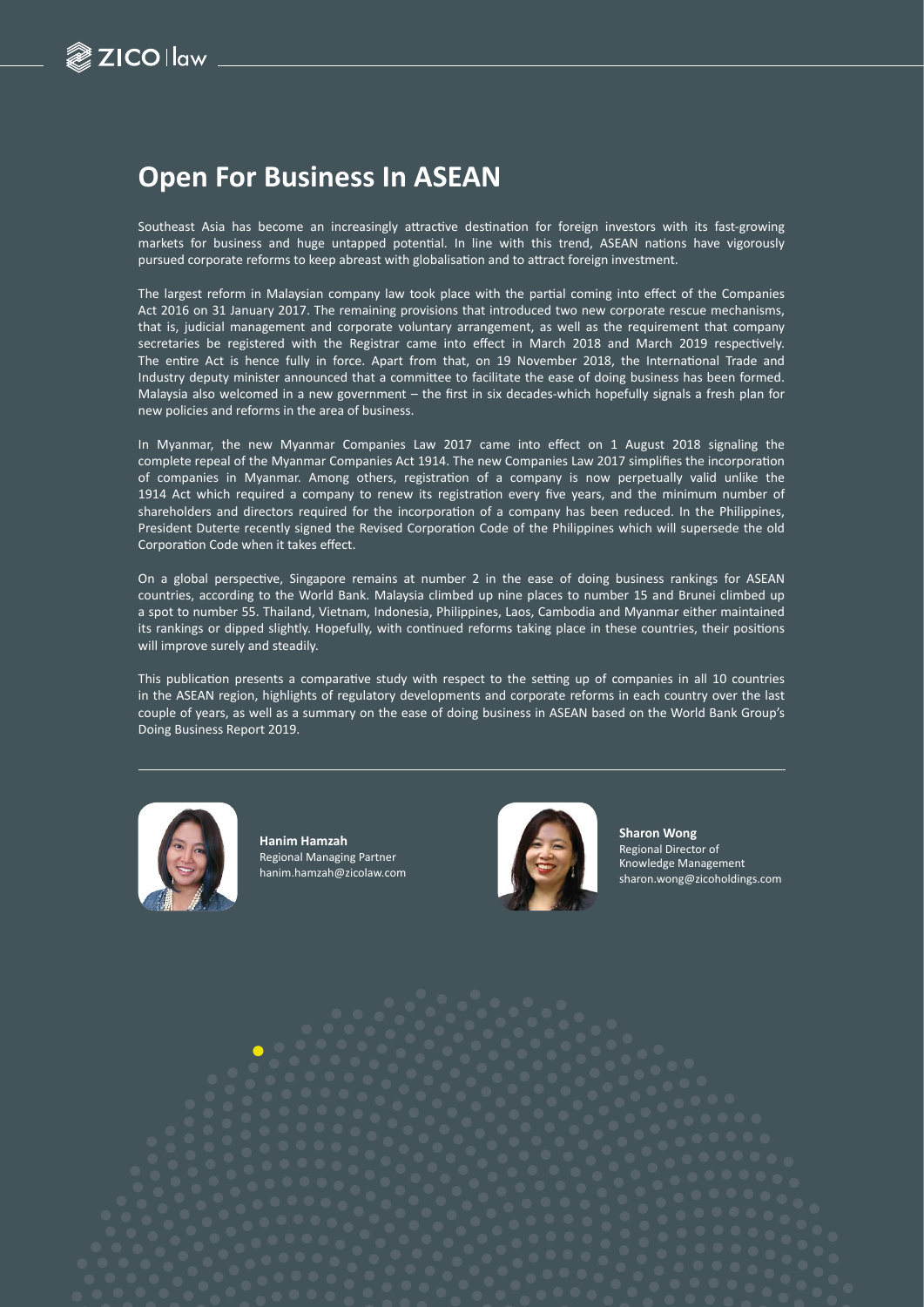|                                                    | <b>BRUNEI</b>                                                                                                                                                                                                                                                                                       | <b>CAMBODIA</b>                                                                                                                                                                                                                                                                                                                                                                                                                                                                                                                                                                                                                                                                                                                                                                                                                                                                                             |
|----------------------------------------------------|-----------------------------------------------------------------------------------------------------------------------------------------------------------------------------------------------------------------------------------------------------------------------------------------------------|-------------------------------------------------------------------------------------------------------------------------------------------------------------------------------------------------------------------------------------------------------------------------------------------------------------------------------------------------------------------------------------------------------------------------------------------------------------------------------------------------------------------------------------------------------------------------------------------------------------------------------------------------------------------------------------------------------------------------------------------------------------------------------------------------------------------------------------------------------------------------------------------------------------|
| <b>Governing</b><br>legislation                    | Companies Act, Chapter 39.                                                                                                                                                                                                                                                                          | • Law on Commercial Enterprises 2005 ("LCE")<br>• Law on Commercial Rules and Register of 1995 and its<br>amendments                                                                                                                                                                                                                                                                                                                                                                                                                                                                                                                                                                                                                                                                                                                                                                                        |
| <b>Regulators</b>                                  | Registry of Companies and Business Name Division, Ministry of<br>Finance.                                                                                                                                                                                                                           | • Ministry of Commerce ("MoC")<br>• Registry Offices at the Municipal/Provincial Departments of<br>Commerce                                                                                                                                                                                                                                                                                                                                                                                                                                                                                                                                                                                                                                                                                                                                                                                                 |
| <b>Types of</b><br>companies                       | Limited liability companies, which may take the form of private<br>limited companies or public limited companies.                                                                                                                                                                                   | Limited liability companies which may take the form of a<br>single-member private limited company, private limited company<br>or public limited company.<br>Note that where at least 51% of a company's capital is held by<br>a foreign company, such companies are also known as foreign<br>subsidiaries.                                                                                                                                                                                                                                                                                                                                                                                                                                                                                                                                                                                                  |
| <b>Other forms</b><br>of business<br>entities      | • Sole proprietorships<br>• Partnerships<br>• Branch of foreign companies                                                                                                                                                                                                                           | • Sole proprietorships<br>• General and limited partnerships<br>• Branch or representative offices                                                                                                                                                                                                                                                                                                                                                                                                                                                                                                                                                                                                                                                                                                                                                                                                          |
| <b>Capitalisation</b><br>requirements              | There are no specific capitalisation requirements applicable to<br>companies in Brunei.                                                                                                                                                                                                             | Minimum capital requirements in Cambodia is listed in the LCE.<br>A company may only be incorporated if the shareholders have fully<br>paid up a minimum share capital of KHR4 million (approximately<br>USD1,000).                                                                                                                                                                                                                                                                                                                                                                                                                                                                                                                                                                                                                                                                                         |
| <b>Foreign</b><br>ownership<br><b>restrictions</b> | There are no foreign ownership restrictions.                                                                                                                                                                                                                                                        | Foreigners may own 100% of the shares in a Cambodian<br>commercial company. However, there is a restriction on land<br>ownership. In such instances, 51% of shares in a company must be<br>held by local shareholder.                                                                                                                                                                                                                                                                                                                                                                                                                                                                                                                                                                                                                                                                                       |
| <b>Shareholders</b>                                | Shareholder rights may vary based on the provisions of the<br>company's memorandum of association or on the rights attached<br>to their shares. The classification of shares may affect the following<br>rights:<br>• right to dividends<br>• right to voting<br>• right to return of share capital | Unless otherwise stated in the company's articles of incorporation,<br>there is only one class of shares in a company. The holder of these<br>shares shall have the following equal rights:<br>• voting at any meeting of the shareholders of the company<br>• receipt of any dividends declared by the company<br>• receipt of company's remaining property dissolution                                                                                                                                                                                                                                                                                                                                                                                                                                                                                                                                    |
| <b>Directors</b>                                   | A minimum of two directors are needed to form a board. There<br>is no requirement for a minimum or maximum number of foreign<br>directors.                                                                                                                                                          | A private limited company must have at least one director whereas<br>a public limited company must have at least three directors. There<br>are no restrictions regarding foreign directors under the LCE.                                                                                                                                                                                                                                                                                                                                                                                                                                                                                                                                                                                                                                                                                                   |
| <b>Financial</b><br>audits                         | Companies must appoint an auditor at each general meeting to hold<br>office until the next general meeting.                                                                                                                                                                                         | Companies must appoint an auditor by ordinary resolution at their<br>first Annual General Meeting ("AGM") as well as at each succeeding<br>AGM. Auditors shall hold office until the close of the next AGM.<br>Shareholders that have not issued any securities to the public or do<br>not have any outstanding securities held by more than one person<br>may adopt a resolution not to appoint an auditor at all.                                                                                                                                                                                                                                                                                                                                                                                                                                                                                         |
| Shareholders'<br>meetings                          | Annual general meetings must be held once every year and not<br>more than 15 months after the holding of the last annual general<br>meeting.                                                                                                                                                        | There are two types of shareholders' meetings:<br>• Ordinary shareholders' meetings: initiated by shareholders based<br>on a request to the directors of the company. Upon 21 days after<br>the receipt of the request, if there is no action from the directors,<br>the shareholders signing the request may call the meeting<br>• AGM of shareholders: to be called upon by the directors of the<br>company no later than 12 months after the company comes into<br>existence<br>The following two resolutions may be made at a shareholders'<br>meeting, depending on the circumstances:<br>• Ordinary resolutions: for matters such as the election of directors,<br>appointment of auditors, setting up of the remuneration of an<br>auditor, etc.<br>• Special resolutions: for matters such as the reduction of capital,<br>amendment of the company's articles, dissolution of the<br>company, etc. |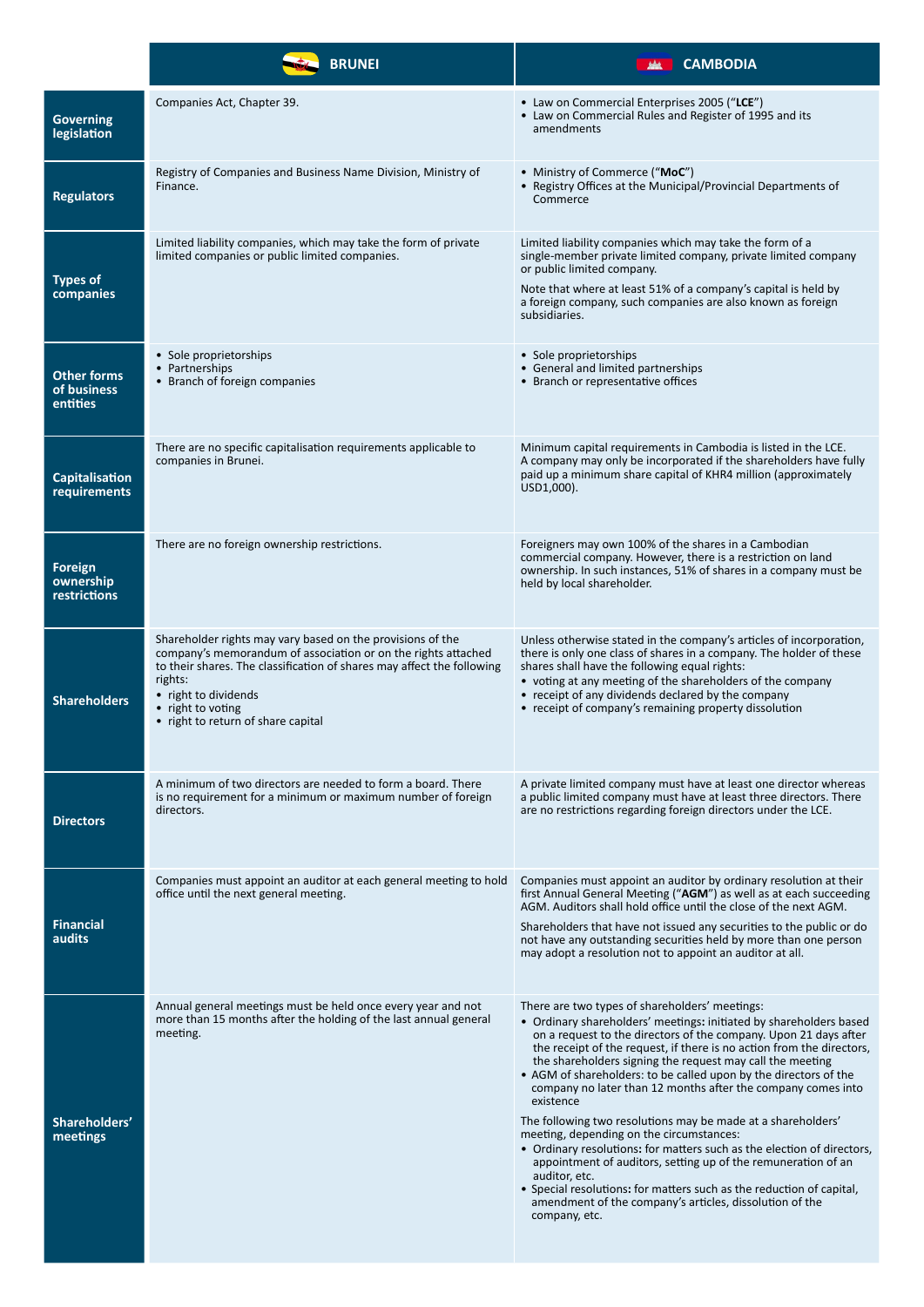|                                               | <b>INDONESIA</b>                                                                                                                                                                                                                                                                                                                                                                                                                                                                                                                                                                                                                                                                                                                                                                                                                                                                                             | <b>LAOS</b>                                                                                                                                                                                                                                                                                                                                                                                                                                  |
|-----------------------------------------------|--------------------------------------------------------------------------------------------------------------------------------------------------------------------------------------------------------------------------------------------------------------------------------------------------------------------------------------------------------------------------------------------------------------------------------------------------------------------------------------------------------------------------------------------------------------------------------------------------------------------------------------------------------------------------------------------------------------------------------------------------------------------------------------------------------------------------------------------------------------------------------------------------------------|----------------------------------------------------------------------------------------------------------------------------------------------------------------------------------------------------------------------------------------------------------------------------------------------------------------------------------------------------------------------------------------------------------------------------------------------|
| <b>Governing</b><br>legislation               | • Law No. 40 of 2007 regarding Limited Liability Companies<br>("Companies Law")<br>• Law No.25 of 2007 on Capital Investment<br>• Regulation of the President of the Republic of Indonesia Number<br>44 of 2016 on the List of Business Activities that are Closed to<br>Investments and Business Activities that are Open to Investments<br>with Certain Conditions ("Negative List")<br>Regulation of the Indonesian Investment Coordinating Board<br>$\bullet$<br>Number 6 of 2018 on Guidelines and Procedures for the Permit<br>and Facilities for Investments                                                                                                                                                                                                                                                                                                                                          | • Amended Enterprise Law 2013<br>• Amended Investment Promotion Law 2016                                                                                                                                                                                                                                                                                                                                                                     |
| <b>Regulators</b>                             | • Ministry of Law and Human Rights<br>• Investments Coordinating Board<br>• Financial Service Authority                                                                                                                                                                                                                                                                                                                                                                                                                                                                                                                                                                                                                                                                                                                                                                                                      | • Ministry of Industry and Commerce<br>• Ministry of Planning and Investment                                                                                                                                                                                                                                                                                                                                                                 |
| Types of<br>companies                         | Limited liability companies, which may take the form of private<br>limited liability companies or public limited liability companies.                                                                                                                                                                                                                                                                                                                                                                                                                                                                                                                                                                                                                                                                                                                                                                        | • Limited liability companies, which may take the form of private<br>limited companies, public limited companies and sole limited<br>companies<br>• State-owned companies                                                                                                                                                                                                                                                                    |
| <b>Other forms</b><br>of business<br>entities | • Partnerships<br>• Foundations<br>• Cooperatives                                                                                                                                                                                                                                                                                                                                                                                                                                                                                                                                                                                                                                                                                                                                                                                                                                                            | • Sole enterprises<br>• Partnerships<br>• Branch or representative offices                                                                                                                                                                                                                                                                                                                                                                   |
| <b>Capitalisation</b><br>requirements         | The minimum authorised share capital for a limited liability company<br>is IDR50 million (approximately USD3,500), with at least at all times<br>25% of the authorised share capital must be issued and paid up.<br>Payment of share capital may be made in money, land or other<br>assets. Such payment must be fully made to the company's account.<br>Limited liability companies with foreign investment (" <b>Foreign</b><br>Investment Companies") are strictly subject to a minimum<br>authorised share capital requirement of IDR10 billion (approximately<br>USD715 thousand).                                                                                                                                                                                                                                                                                                                      | There is no minimum registered capital requirement for foreign<br>investors, however general investments are subject to the<br>requirement that at least 30% of the company's registered capital<br>must be paid within 90 working days of the date of issuance of the<br>Enterprise Registration Certificate. The remaining amount must be<br>paid within one year from the date of issuance of the Enterprise<br>Registration Certificate. |
| Foreign<br>ownership<br>restrictions          | Foreigners may wholly-own Foreign Investment Companies if the<br>business activities of such Foreign Investment Companies are not<br>restricted or limited under the Negative List. Most business activities<br>however, would require local equity participation.                                                                                                                                                                                                                                                                                                                                                                                                                                                                                                                                                                                                                                           | Companies may be wholly owned by foreigners. However, some<br>sectors require local equity participation.                                                                                                                                                                                                                                                                                                                                    |
| <b>Shareholders</b>                           | Generally, all shareholders are entitled to the following rights<br>attached to shares:<br>• right to attend and cast votes at the general meeting of<br>shareholders<br>• right to receive dividends and liquidation assets<br>• other rights, such as the right to call a general meeting of<br>shareholders or file a lawsuit against the board of directors for<br>losses incurred by the company as a result of their negligence.<br>However, the Companies Law gives companies the flexibility to issue<br>different classes of shares such as:<br>• shares with or without voting rights<br>• shares with special rights to nominate the company board of<br>directors/board of commissioners<br>• shares with rights to revoke or exchange for another class of<br>shares<br>• shares with pre-emptive rights to receive dividends<br>• shares with pre-emptive rights to receive liquidation assets | There are two types of shareholders in limited liability companies,<br>common and preferred shareholders. The rights of shareholders are<br>dependent on the type or class of shares held.                                                                                                                                                                                                                                                   |
| <b>Directors</b>                              | Companies are represented by their board of directors, which will be<br>authorised to bind the companies to agreement with third parties.<br>Companies must have at least one director within their board of<br>directors and there are generally no restrictions on foreign directors<br>if the company is a Foreign Investment Company. However, certain<br>industries do not permit companies to have only one director. For<br>ease of doing business, it is recommended to have at least one<br>director to reside in Indonesia (with valid working permits, for<br>foreign directors).                                                                                                                                                                                                                                                                                                                 | Companies must have at least one director who may or may not<br>reside within Lao PDR. Companies are not restricted from having<br>foreign directors.                                                                                                                                                                                                                                                                                        |
| Financial<br>audits                           | Companies are not required to appoint an auditor except in the<br>following circumstances:<br>• where the company's business is to collect and manage the<br>community's fund<br>• where the company issues a debt acknowledgement letter to the<br>public<br>• where the company constitutes an "Issuer"<br>• where the company owns assets and business with a minimum<br>value of IDR50 billion<br>• where the company is obliged to do so pursuant to the prevailing<br>law                                                                                                                                                                                                                                                                                                                                                                                                                              | Auditors must be appointed where the limited company has assets in<br>the value of LAK50 billion.                                                                                                                                                                                                                                                                                                                                            |
| Shareholders'<br>meetings                     | General meetings of shareholders consist of annual meetings and<br>other general or extraordinary meetings.<br>Annual meetings must be convened no later than six months after<br>the end of an accounting year, whereas extraordinary meetings may<br>be held at any time.<br>Extraordinary meetings typically concern:<br>• changes to the company's articles<br>• approval for provision of loans and binding the company as a<br>guarantor or to encumber company's assets<br>• removal or appointment of a director or commissioner                                                                                                                                                                                                                                                                                                                                                                     | There are two types of shareholders' meetings: ordinary and<br>extraordinary meetings.<br>Ordinary meetings are held at least once a year and are effective<br>when passed by majority vote whereas extraordinary meetings are<br>held whenever necessary and subject to several conditions.                                                                                                                                                 |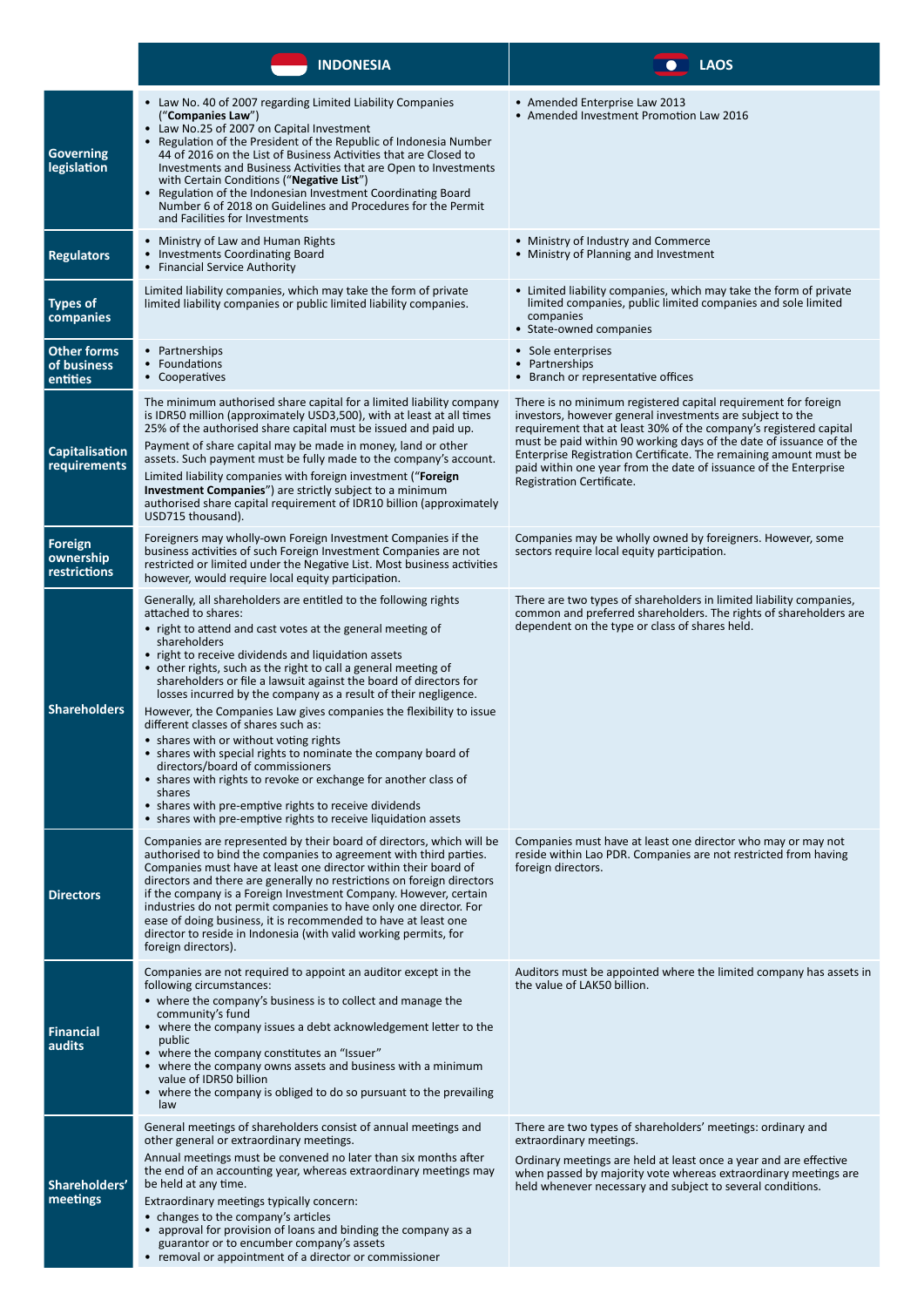|                                               | <b>MALAYSIA</b>                                                                                                                                                                                                                                                                                                                                                                                                                                                                                                                                                                                                                                                     | <b>MYANMAR</b>                                                                                                                                                                                                                                                                                                                                                                                                                                                                                                                                                                                                                                                                                                                                                                                                                                                                                            |
|-----------------------------------------------|---------------------------------------------------------------------------------------------------------------------------------------------------------------------------------------------------------------------------------------------------------------------------------------------------------------------------------------------------------------------------------------------------------------------------------------------------------------------------------------------------------------------------------------------------------------------------------------------------------------------------------------------------------------------|-----------------------------------------------------------------------------------------------------------------------------------------------------------------------------------------------------------------------------------------------------------------------------------------------------------------------------------------------------------------------------------------------------------------------------------------------------------------------------------------------------------------------------------------------------------------------------------------------------------------------------------------------------------------------------------------------------------------------------------------------------------------------------------------------------------------------------------------------------------------------------------------------------------|
| Governing<br>legislation                      | Companies Act 2016                                                                                                                                                                                                                                                                                                                                                                                                                                                                                                                                                                                                                                                  | • Myanmar Companies Law 2017 ("MCL")<br>• Special Company Act 1950<br>• Investment Law 2016<br>• Investment Rules 2017 and its Notifications                                                                                                                                                                                                                                                                                                                                                                                                                                                                                                                                                                                                                                                                                                                                                              |
| <b>Regulators</b>                             | Companies Commission of Malaysia.                                                                                                                                                                                                                                                                                                                                                                                                                                                                                                                                                                                                                                   | • Directorate of Investment and Company Administration<br>• Myanmar Investment Commission                                                                                                                                                                                                                                                                                                                                                                                                                                                                                                                                                                                                                                                                                                                                                                                                                 |
| <b>Types of</b><br>companies                  | • Companies limited by shares<br>• Companies limited by guarantee<br>• Unlimited companies                                                                                                                                                                                                                                                                                                                                                                                                                                                                                                                                                                          | • Companies limited by shares<br>• Companies limited by guarantee<br>• Unlimited companies                                                                                                                                                                                                                                                                                                                                                                                                                                                                                                                                                                                                                                                                                                                                                                                                                |
| <b>Other forms</b><br>of business<br>entities | • Partnerships<br>• Branch or representative offices<br>• Sole proprietorships<br>• Limited liability partnerships                                                                                                                                                                                                                                                                                                                                                                                                                                                                                                                                                  | • Partnerships<br>• Overseas corporations                                                                                                                                                                                                                                                                                                                                                                                                                                                                                                                                                                                                                                                                                                                                                                                                                                                                 |
| <b>Capitalisation</b><br>requirements         | There are generally no minimum capital requirements unless the<br>nature of the business requires certain regulatory approvals or the<br>contracting counterparty requires certain capital conditions to be<br>complied with. Examples of sectors with capitalisation requirements<br>include:<br>• financial services<br>• wholesale and retail distributive trade<br>• tourism                                                                                                                                                                                                                                                                                    | Private companies under the MCL are not subject to any minimum<br>share capital requirements. Public companies are not subject to any<br>minimum capital requirements either.                                                                                                                                                                                                                                                                                                                                                                                                                                                                                                                                                                                                                                                                                                                             |
| Foreign<br>ownership<br>restrictions          | There are no foreign ownership restrictions for incorporating a local<br>company or registering a foreign company in Malaysia. However,<br>limits on foreign ownership do remain in place across many sectors<br>such as telecommunications, oil & gas, tourism, wholesale and retail<br>distributive trade, and financial services.                                                                                                                                                                                                                                                                                                                                | The following categories are restricted under Notification 15/2017:<br>• investment activities that only the Union may carry out<br>• investment activities that may not be carried out by foreign<br>investors<br>• investment activities that foreign investors may only carry out in<br>the form of a joint venture with a citizen-owned entity or Myanmar<br>citizen<br>• investment activities that may only be carried out with the<br>approval of the relevant Ministries<br>There is no foreign ownership restrictions to incorporate a private<br>limited company under the new MCL. However, certain activities will<br>be subject to approvals from the relevant ministries.                                                                                                                                                                                                                   |
| <b>Shareholders</b>                           | Shareholders are classed based on the type of shares held, i.e.<br>ordinary or preference shares. Generally, the rights of ordinary<br>shareholders are set out in the Companies Act 2016, unless otherwise<br>provided in the constitution of a company. These include the rights<br>to vote in general meetings and equal shares in distribution of assets<br>and dividends. Preference shares carry no voting rights, and the<br>rights attached to preference shares are required to be set out in the<br>constitution of a company.                                                                                                                            | Generally, all shareholders are entitled to the following rights<br>attached to shares:<br>• right to vote on a poll at a company meeting on any resolution<br>• right to an equal share in dividends<br>• right to an equal share in the distribution of assets of a company<br>However, companies have the right to determine the terms of<br>different classes of shares.                                                                                                                                                                                                                                                                                                                                                                                                                                                                                                                              |
| <b>Directors</b>                              | Private companies require a minimum of one director, whereas public<br>companies require a minimum of two directors.<br>A company may have foreign directors but the minimum number<br>of directors must ordinarily reside in Malaysia by having a principal<br>place of residence in Malaysia.                                                                                                                                                                                                                                                                                                                                                                     | Under the MCL, private companies must have at least one director<br>who is ordinarily resident in Myanmar, i.e. a director who is a<br>permanent resident or resident for at least 183 days within a<br>12-month period from the date of registration.                                                                                                                                                                                                                                                                                                                                                                                                                                                                                                                                                                                                                                                    |
| Financial<br>audits                           | The appointment of an auditor is mandatory. However, the Registrar<br>may exempt private companies from appointing an auditor where<br>the company is dormant, a zero-revenue company or a threshold-<br>qualified company. Companies that elect to be exempted from audit<br>must still lodge unaudited financial statements and the required<br>statutory certificates with the Registrar of Companies.                                                                                                                                                                                                                                                           | Financial auditors must produce a report on every balance-sheet and<br>profit and loss account presented at the general meeting. Auditors<br>must also submit such reports to the company's shareholders.                                                                                                                                                                                                                                                                                                                                                                                                                                                                                                                                                                                                                                                                                                 |
| Shareholders'<br>meetings                     | Shareholder's meetings are termed as "general meetings" in the<br>Companies Act 2016. General meetings allow shareholders the<br>opportunity to attend and vote. There are three types of general<br>meetings recognised by Malaysian law:<br>• annual general meetings<br>• extraordinary general meetings<br>• class meetings<br>Since the coming into effect of the Companies Act 2016 on 31 January<br>2017, private companies are no longer obligated to convene annual<br>general meetings. However, shareholders have the right to request<br>for the directors of the company to convene a general meeting. This<br>right is subject to several conditions. | A general meeting shall be held within 18 months from the date<br>of a company's incorporation. Thereafter, a company must hold a<br>general meeting at least once every calendar year. Extraordinary<br>shareholders' meetings may only be convened to decide on several<br>important matters (the details of which are contained in the relevant<br>$law)$ .<br>There are no changes to the general meeting requirements of annual<br>general meetings of the private companies under the MCL. The MCL<br>did however introduce a few small changes relating to this matter,<br>namely that small companies are not required to hold general<br>meetings:<br>• unless the constitution of their company necessitates the same<br>• where members choose to apply this section by passing an<br>ordinary resolution to this effect<br>• where the Registration determines that this section should apply |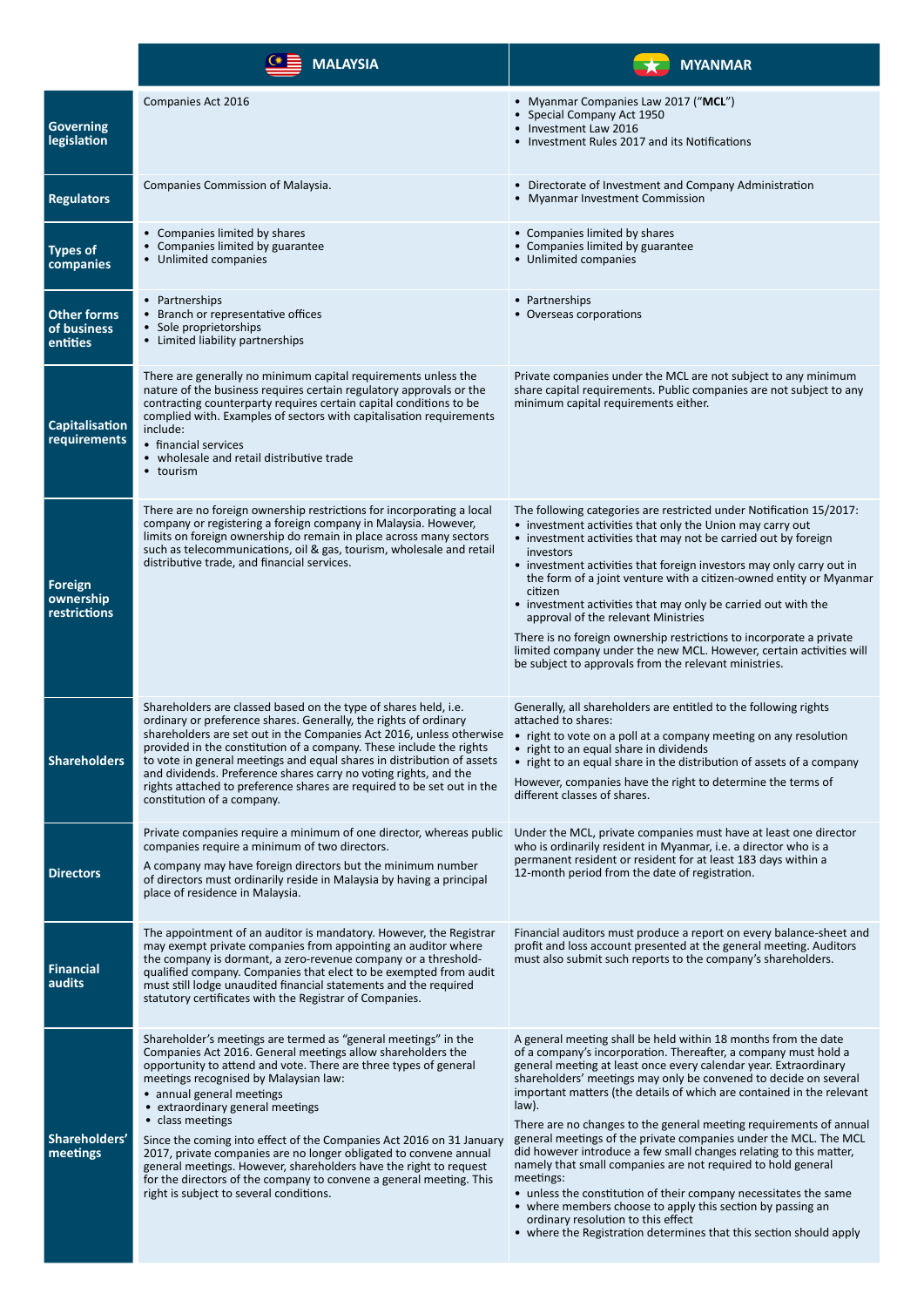|                                               | <b>PHILIPPINES</b>                                                                                                                                                                                                                                                                                                                                                                                                                                                                                                                                                                                                                                                                                                                                                                                                                                                                                                                                                                                                                                                                                                                                                                      | <b>SINGAPORE</b>                                                                                                                                                                                                                                                                                                                                                 |
|-----------------------------------------------|-----------------------------------------------------------------------------------------------------------------------------------------------------------------------------------------------------------------------------------------------------------------------------------------------------------------------------------------------------------------------------------------------------------------------------------------------------------------------------------------------------------------------------------------------------------------------------------------------------------------------------------------------------------------------------------------------------------------------------------------------------------------------------------------------------------------------------------------------------------------------------------------------------------------------------------------------------------------------------------------------------------------------------------------------------------------------------------------------------------------------------------------------------------------------------------------|------------------------------------------------------------------------------------------------------------------------------------------------------------------------------------------------------------------------------------------------------------------------------------------------------------------------------------------------------------------|
| Governing<br>legislation                      | • Revised Corporation Code<br>• Foreign Investments Act 1991 ("FIA"), as amended                                                                                                                                                                                                                                                                                                                                                                                                                                                                                                                                                                                                                                                                                                                                                                                                                                                                                                                                                                                                                                                                                                        | • Companies Act (Chapter 50) ("Companies Act")<br>• Business Registration Act (Chapter 32)<br>• Partnership Act (Chapter 391)<br>• Limited Liability Partnerships Act (Chapter 163A)<br>• Limited Partnerships Act (Chapter 163B)<br>• Business Trust Act (Chapter 31A)<br>• Securities and Futures Act (Chapter 289)<br>• Code on Collective Investment Schemes |
| <b>Regulators</b>                             | The Securities Exchange Commission ("SEC").                                                                                                                                                                                                                                                                                                                                                                                                                                                                                                                                                                                                                                                                                                                                                                                                                                                                                                                                                                                                                                                                                                                                             | • Accounting and Corporate Regulatory Authority ("ACRA")<br>• Monetary Authority of Singapore                                                                                                                                                                                                                                                                    |
| <b>Types of</b><br>companies                  | • Stock corporations (corporations which have capital stock divided<br>into shares)<br>• Non-stock corporations                                                                                                                                                                                                                                                                                                                                                                                                                                                                                                                                                                                                                                                                                                                                                                                                                                                                                                                                                                                                                                                                         | • Companies limited by shares<br>• Companies limited by guarantee<br>• Unlimited companies.                                                                                                                                                                                                                                                                      |
| <b>Other forms</b><br>of business<br>entities | • Sole proprietorships<br>• Partnerships and/or joint ventures<br>• Branch offices<br>• Regional headquarters<br>• Regional operating headquarters<br>• Representative offices                                                                                                                                                                                                                                                                                                                                                                                                                                                                                                                                                                                                                                                                                                                                                                                                                                                                                                                                                                                                          | • Sole proprietorships<br>• Partnerships<br>• Limited liability partnerships<br>• Limited partnerships<br>• Branch office<br>• Representative office<br>• Business Trust<br>• Real Estate Investment Trust                                                                                                                                                       |
| Capitalisation<br>requirements                | Export enterprises and domestic market enterprises with at least<br>60% Filipino equity are required to have a minimum paid-in capital of<br>PHP5,000 (approximately USD100).<br>Small and medium-sized domestic market enterprises with more<br>than 40% foreign equity must have a paid-in equity capital of at least<br>USD200,000. However, a minimum paid-in capital of USD100,000 is<br>sufficient for companies that:<br>• are involved in advanced technology, as certified by the<br>Department of Science and Technology; or<br>• employ at least 50 direct employees, as certified by the appropriate<br>Department of Labor and Employment Regional Office<br>In addition to the above, foreign investors may invest up to 100% in<br>a domestic or export enterprise provided they fulfill the following<br>requirements:<br>• are not engaged in any activity listed within the FIA's Negative List<br>• originate from a country or state that permits doing business with<br>Filipino citizens and corporations<br>• possess a paid-in capital of at least USD200,000. This requirement<br>may be reduced to USD100,000 under certain conditions, as<br>discussed above | All companies are subject to a minimum share capital of SGD1.<br>Exceptions to this requirement only apply to companies undertaking<br>regulated businesses (e.g. a travel agency or a provider of financial<br>services) or incorporated pursuant to the Singapore Entrepreneur<br>Pass scheme.                                                                 |
| Foreign<br>ownership<br><b>restrictions</b>   | The FIA has identified a list of restrictions on foreign ownership<br>according to industry sector. This list is known as the, "Negative List",<br>and it is further sub-divided into the following two lists:<br>• List A includes activities reserved to Philippine nationals by<br>mandate of the Philippine Constitution and special laws<br>• List B contains activities that are regulated for reasons of security,<br>defense, health, moral and protection of small and medium<br>enterprises                                                                                                                                                                                                                                                                                                                                                                                                                                                                                                                                                                                                                                                                                   | Save for companies which operate in certain restricted industries<br>(e.g. telecommunications, broadcasting, the domestic news media,<br>financial services, legal services, etc), companies may generally be<br>wholly foreign owned.                                                                                                                           |
| <b>Shareholders</b>                           | Shareholders are classified according to the type of shares that<br>they own. There is always a class of shares that entitles its holder to<br>complete voting rights.                                                                                                                                                                                                                                                                                                                                                                                                                                                                                                                                                                                                                                                                                                                                                                                                                                                                                                                                                                                                                  | Shareholders are classified based on the type of shares they possess,<br>i.e. ordinary or preference shares. As opposed to ordinary shares,<br>preference shares confer some preferential rights on preference<br>shareholders. Such rights may be in the form of dividends or the<br>return of capital.                                                         |
| <b>Directors</b>                              | A corporation must not have more than 15 directors on its board at<br>any one time, provided that in case of a bank/quasi-bank/trust entity<br>merger or consolidation, the number of directors may be increased<br>to up to 21 individuals. The scope, powers and duties of a director are<br>primarily determined by the Revised Corporation Code.<br>A corporation may have foreign directors to the extent of ownership<br>held by foreign nationals.                                                                                                                                                                                                                                                                                                                                                                                                                                                                                                                                                                                                                                                                                                                               | A company must comprise at least one director who ordinarily resides<br>in Singapore. Foreigners may generally be appointed as directors.                                                                                                                                                                                                                        |
| <b>Financial</b><br>audits                    | A certified independent public accountant must provide attestation<br>and assurance on a company's annual financial statements for:<br>• applications of increase and decrease of authorised stock capital<br>• stock dividend declarations<br>• corporate liquidations                                                                                                                                                                                                                                                                                                                                                                                                                                                                                                                                                                                                                                                                                                                                                                                                                                                                                                                 | Companies must appoint an auditor within three months from the<br>date of incorporation, unless exempted from doing so under the<br>Companies Act.                                                                                                                                                                                                               |
| Shareholders'<br>meetings                     | Meetings of directors, trustees, stockholders or members may be<br>regular or special.<br>A regular shareholders' meeting takes place annually, at the start of<br>the company's fiscal year.<br>A special stockholders' meeting will discuss an expanded list of<br>corporate acts.                                                                                                                                                                                                                                                                                                                                                                                                                                                                                                                                                                                                                                                                                                                                                                                                                                                                                                    | An annual general meeting ("AGM") is a mandatory annual meeting<br>of a company, unless exempted under the Companies Act.<br>An extraordinary general meeting is a meeting other than a<br>company's AGM, which may be called when there's a special matter<br>which requires shareholder's approval.                                                            |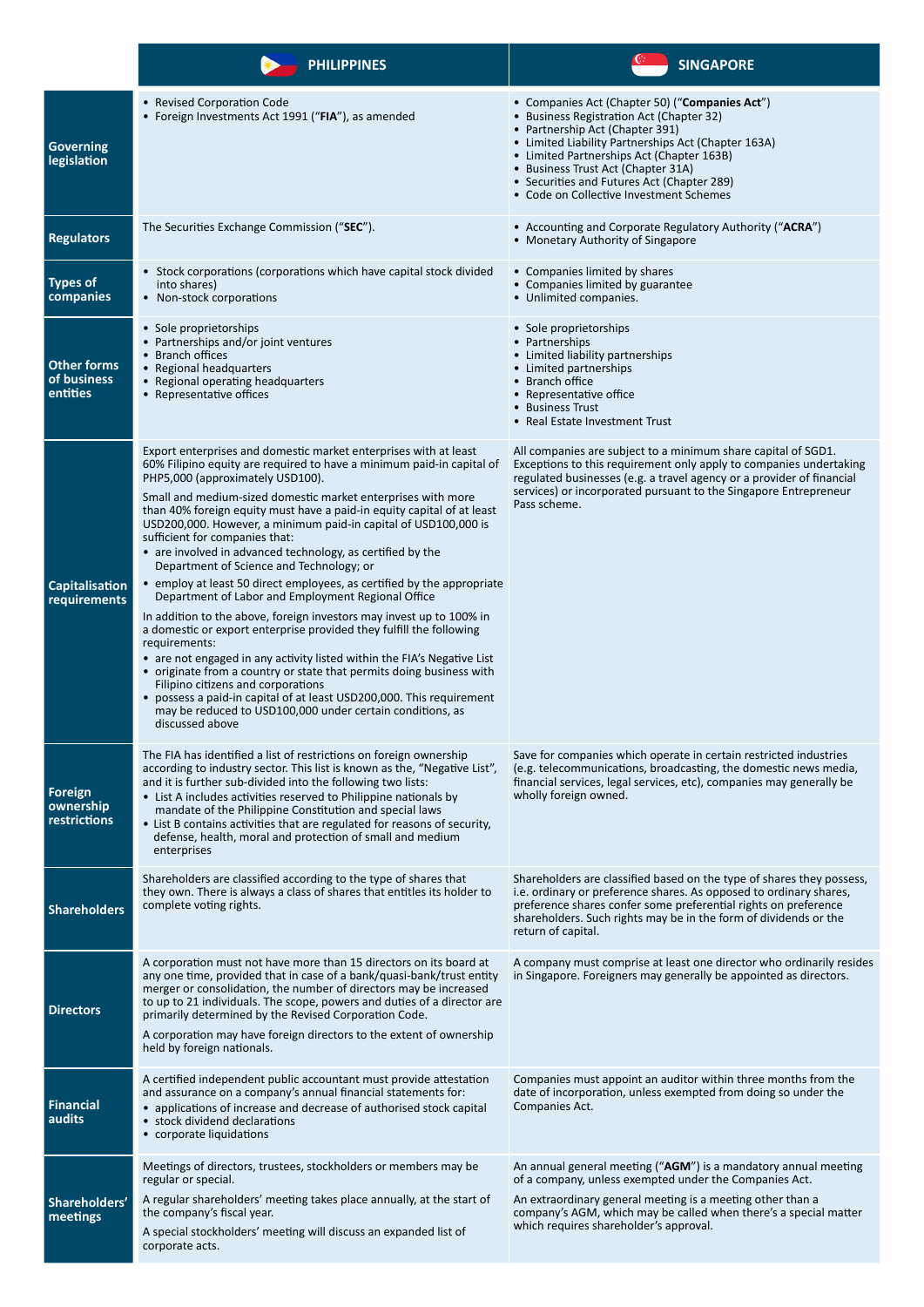|                                               | <b>THAILAND</b>                                                                                                                                                                                                                                                                                                                                                                                                                                                                                                                                                                                                                                                                                                                                                                                                                      | <b>VIETNAM</b><br>★                                                                                                                                                                                                                                                                                                                                                                                                                                                                                                                                                                                                                                                                                                                                                                                                                                                                                                                                                     |
|-----------------------------------------------|--------------------------------------------------------------------------------------------------------------------------------------------------------------------------------------------------------------------------------------------------------------------------------------------------------------------------------------------------------------------------------------------------------------------------------------------------------------------------------------------------------------------------------------------------------------------------------------------------------------------------------------------------------------------------------------------------------------------------------------------------------------------------------------------------------------------------------------|-------------------------------------------------------------------------------------------------------------------------------------------------------------------------------------------------------------------------------------------------------------------------------------------------------------------------------------------------------------------------------------------------------------------------------------------------------------------------------------------------------------------------------------------------------------------------------------------------------------------------------------------------------------------------------------------------------------------------------------------------------------------------------------------------------------------------------------------------------------------------------------------------------------------------------------------------------------------------|
| <b>Governing</b><br>legislation               | • Civil and Commercial Code ("CCC")<br>• Public Limited Companies Act B.E. 2535 ("PCLA")                                                                                                                                                                                                                                                                                                                                                                                                                                                                                                                                                                                                                                                                                                                                             | • Law on Enterprises No. 68/2014/QH13 dated 26 November 2014<br>("Law on Enterprises")<br>• Law on Investment No. 67/2014/QH13 dated 26 November 2014<br>and Guiding Decrees ("Law on Investment")<br>• Relevant Decrees and Circulars guiding the above laws                                                                                                                                                                                                                                                                                                                                                                                                                                                                                                                                                                                                                                                                                                           |
| <b>Regulators</b>                             | Department of Business Development ("DBD") under the Ministry of<br>Commerce.                                                                                                                                                                                                                                                                                                                                                                                                                                                                                                                                                                                                                                                                                                                                                        | Department of Planning and Investment ("DPI").                                                                                                                                                                                                                                                                                                                                                                                                                                                                                                                                                                                                                                                                                                                                                                                                                                                                                                                          |
| <b>Types of</b><br>companies                  | Limited liability companies, which may take the form of private limited<br>companies or public limited companies.                                                                                                                                                                                                                                                                                                                                                                                                                                                                                                                                                                                                                                                                                                                    | • Sole proprietorships<br>• Partnerships<br>• Limited liability companies, which may take the form of a single-<br>member limited liability company ("SLLC") or multi-member<br>limited liability company ("MLLC"); and<br>• Joint stock company ("JSC")                                                                                                                                                                                                                                                                                                                                                                                                                                                                                                                                                                                                                                                                                                                |
| <b>Other forms</b><br>of business<br>entities | • Sole proprietorships<br>• Partnerships (registered, limited or ordinary partnerships)<br>• Branch office or representative offices<br>• Regional office or regional operating headquarters                                                                                                                                                                                                                                                                                                                                                                                                                                                                                                                                                                                                                                         | $\bullet$ Branch<br>• Representative offices<br>• Project management offices                                                                                                                                                                                                                                                                                                                                                                                                                                                                                                                                                                                                                                                                                                                                                                                                                                                                                            |
| Capitalisation<br>requirements                | The par value of each share in a private limited company must not be<br>less than THB5 (approximately USD0.16).<br>There is no minimum par value of shares in a public limited company.<br>Rather, each share must have the same value.<br>Minimum registered capital is only THB15 for a private limited<br>company. Foreign companies require at least THB2 million for operating<br>the non-restricted business activities according to the Foreign Business<br>Act, B.E. 2542 ("FBA"). However, the capital should be enough to<br>deploy the indented business operations.<br>Where a company wishes to obtain a Foreign Business License to<br>operate the restricted business under the FBA or investment promotion<br>by the Board of Investment ("BOI"), a registered capital of THB3 million<br>or more would be required. | Vietnam recognises the concept of charter capital (i.e. equity) and<br>legal capital (i.e. minimum charter capital).<br>Generally, there is no minimum charter capital requirement by law,<br>except in certain conditional businesses (e.g. real estate business,<br>airlines, banking).<br>Upon establishment, the charter capital of the enterprises must be<br>fully contributed within 90 days from the date of issuance of the<br>enterprise registration certificate ("ERC").                                                                                                                                                                                                                                                                                                                                                                                                                                                                                    |
| <b>Foreign</b><br>ownership<br>restrictions   | Companies may be wholly-owned by foreigners. However, companies<br>operating any of the restricted business activities with a foreign-owned<br>equity amount of 50% or more will be subject to the conditions of<br>the FBA. In addition, there may be foreign restrictions additionally<br>imposed on companies operating in certain business sectors such as<br>aviation, banking, and telecommunication.                                                                                                                                                                                                                                                                                                                                                                                                                          | Foreign investors may own 100% of the charter capital of an<br>economic organisation except in prescribed sectors where foreign<br>investment is prohibited or conditional to foreign investors.<br>• Prohibited sectors: Certain types of pharmaceuticals, certain<br>chemicals, minerals, specific types of endangered flora and fauna<br>specimens, prostitution, humans or parts of human body, human<br>asexual reproduction, firecrackers<br>• Conditional sectors: Provided in Vietnam's WTO commitments<br>and other treaties. Some examples are logistics,<br>telecommunication, and audiovisual services                                                                                                                                                                                                                                                                                                                                                      |
| <b>Shareholders</b>                           | Shareholders are classed based on the type of shares they possess, i.e.<br>ordinary or preference shares.                                                                                                                                                                                                                                                                                                                                                                                                                                                                                                                                                                                                                                                                                                                            | The Law on Enterprises provides for the following types of<br>shareholders for JSCs:<br>• Ordinary shareholders<br>• Preference shareholders which include:<br>- voting preference shareholders (only founding shareholders<br>and entities authorised by the Government may hold voting<br>preference shares),<br>dividend preference shareholders,<br>redeemable preference shareholders and<br>holders of other preference shares as stipulated in the charter<br>of the company                                                                                                                                                                                                                                                                                                                                                                                                                                                                                     |
| <b>Directors</b>                              | Private limited companies must have at least one director of any<br>nationality. However, public limited companies must have at least five<br>directors to form a board and half of these directors must possess<br>addresses in Thailand.<br>Foreign director are generally allowed except in specific<br>business sectors that impose a ratio of local directors, e.g. in the<br>telecommunication sector.                                                                                                                                                                                                                                                                                                                                                                                                                         | • For SLLCs: the owner must appoint from three to seven persons<br>to sit on the Members' Council<br>• For MLLCs: each member may authorise up to three persons to sit<br>on the Members' Council<br>• For JSCs: the Board of Management must have three to seven<br>members<br>• Chief Accountant: All companies are required to have a Chief<br>Accountant<br>• Legal Representative: May have two legal representatives buy at<br>least one legal representative must reside in Vietnam<br>• Directors: If a director is not the legal representative, there is no<br>residency requirement for such director<br>• Inspectors:<br>- SLLCs: The owner has discretion to decide the number of<br>Inspectors<br>- MLLCs: If the company has 11 members or more, an Inspection<br>Committee must be set up; if the company has less than 11<br>members, Inspection Committee is optional<br>JSCs: There must be an Inspection Committee with three to five<br>Inspectors |
| <b>Financial</b><br>audits                    | Incorporated business entities must submit their audited financial<br>statements to the DBD within five months after the balance sheet date.<br>Listed companies are subject to the additional requirement to submit<br>quarterly financial statements to the Stock Exchange of Thailand.<br>Quarterly financial statements will be reviewed by an independent<br>auditor who will express no opinion on the status of such statements.                                                                                                                                                                                                                                                                                                                                                                                              | The annual financial statements of all foreign invested enterprises<br>must be audited.<br>Enterprises must submit financial statements to relevant authorities<br>within 90 days from end of the annual accounting period as<br>stipulated by law.                                                                                                                                                                                                                                                                                                                                                                                                                                                                                                                                                                                                                                                                                                                     |
| Shareholders'<br>meetings                     | An ordinary meeting of shareholders must be held within six months of<br>incorporation and subsequently within four months from the date of<br>ending the account period of the company.<br>All companies must also hold annual general meetings at least once<br>every 12 months within four months of the end of their fiscal year.                                                                                                                                                                                                                                                                                                                                                                                                                                                                                                | The General Meeting of Shareholders, which is the highest decision<br>making authority of a JSC, must have an annual meeting once a year,<br>usually within four months from the last day of the company's fiscal<br>year, but in no event later than six months.<br>In addition to annual meetings, the General Meeting of<br>Shareholders may have extraordinary meetings.                                                                                                                                                                                                                                                                                                                                                                                                                                                                                                                                                                                            |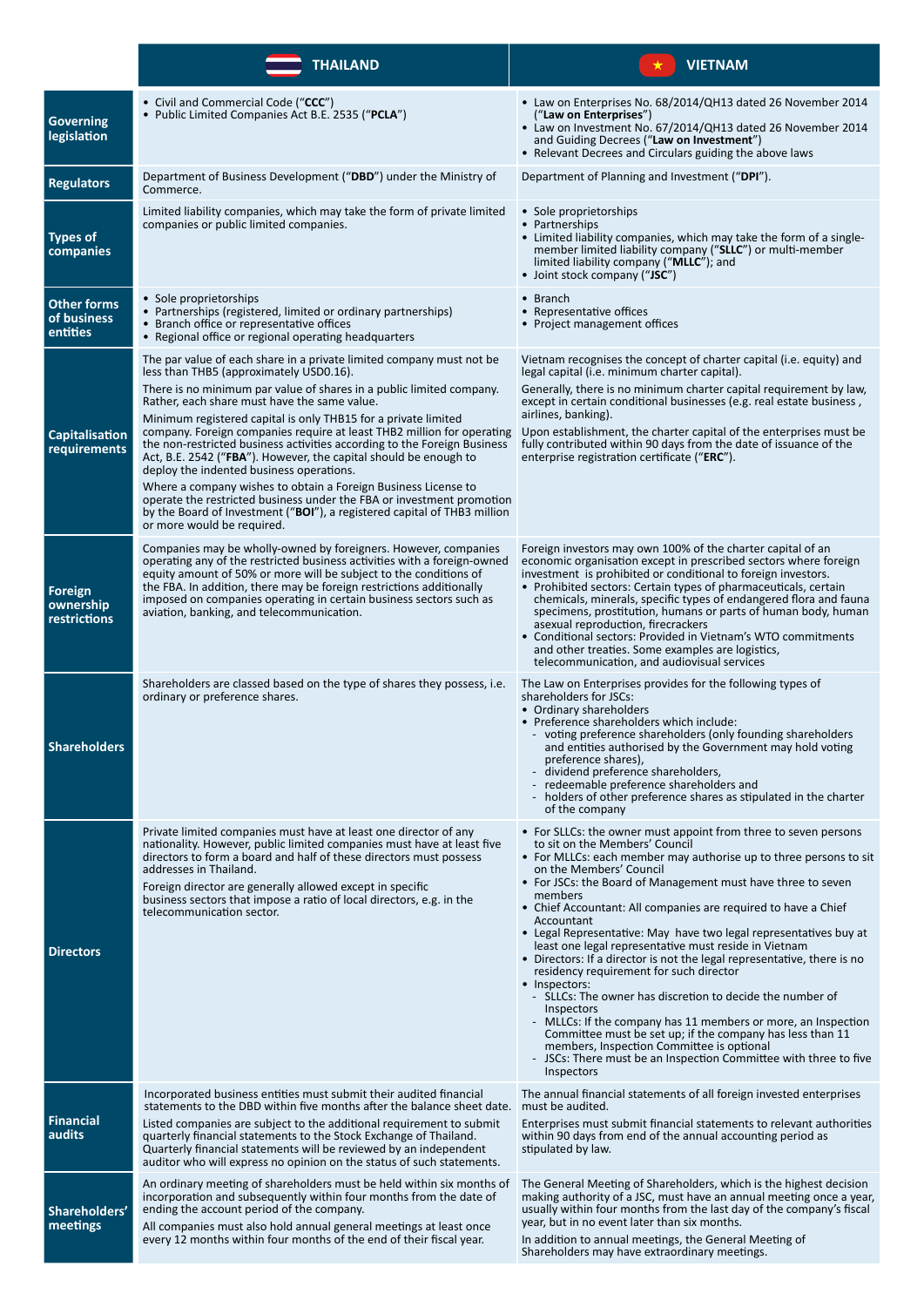## ZICO I law

#### **DOING BUSINESS IN ASEAN**

Based on the World Bank's latest Doing Business 2019 report, all across the region, governments have been applying efforts to reform its regulations, making it easier to do business.

**Ease of doing business rankings for ASEAN countries according to the World Bank Doing Business 2019 report:**

| Singapore - Rank 2<br>Brunei - Rank 55<br>Myanmar - Rank 171<br><b>Philippines</b> – Rank 124<br>$\bullet$<br>Malaysia - Rank 15<br>Vietnam - Rank 69<br>Cambodia - Rank 138<br><b>Thailand</b> - Rank $27$<br><b>Indonesia</b> – Rank 73<br>Laos $-$ Rank 154                                                                                                                                                                                                                                                                                                                                                                                                                                                |                                                                                                                                                                                                                                                                                                                                                                                                                                                                                                                                                                                                                                                                                                                                                             |  |
|---------------------------------------------------------------------------------------------------------------------------------------------------------------------------------------------------------------------------------------------------------------------------------------------------------------------------------------------------------------------------------------------------------------------------------------------------------------------------------------------------------------------------------------------------------------------------------------------------------------------------------------------------------------------------------------------------------------|-------------------------------------------------------------------------------------------------------------------------------------------------------------------------------------------------------------------------------------------------------------------------------------------------------------------------------------------------------------------------------------------------------------------------------------------------------------------------------------------------------------------------------------------------------------------------------------------------------------------------------------------------------------------------------------------------------------------------------------------------------------|--|
| <b>Brunei [starting a business rank: 16]</b><br>Brunei made starting a business easier by merging the name<br>verification into the incorporation application,<br>expediting<br>incorporation applications and eliminating the practice of stamping<br>share certificates.                                                                                                                                                                                                                                                                                                                                                                                                                                    | <b>Myanmar [starting a business rank: 152]</b><br>Myanmar made starting a business less expensive by reducing the<br>registration fee.                                                                                                                                                                                                                                                                                                                                                                                                                                                                                                                                                                                                                      |  |
| Cambodia [starting a business rank: 185]<br>The Ministry of Commerce and General Department of Taxation<br>of Cambodia have adopted online registration systems to facilitate<br>the registration process as well as the process of yearly compliance<br>requirements to ease the process of keeping company information<br>up-to-date.                                                                                                                                                                                                                                                                                                                                                                       | Singapore [starting a business rank: 3]<br>The highest ranked Asian country for ease of doing business is<br>Singapore, which retains the number 2 spot on the World Bank's<br>global rankings. Singapore made starting a business easier by<br>abolishing corporate seals.                                                                                                                                                                                                                                                                                                                                                                                                                                                                                 |  |
| Indonesia [starting a business rank: 134]<br>By combining different social security registrations and by reducing<br>notarization fees in both Jakarta and Surabaya, Indonesia made<br>starting a business easier. Also, different registrations were combined<br>at the one-stop shop in Surabaya.                                                                                                                                                                                                                                                                                                                                                                                                           | Philippines [starting a business rank: 166]<br>The Philippines made starting a business easier by simplifying tax<br>registration and business licensing processes. At the same time,<br>the Philippines increased tax registration costs.<br>President Duterte has also recently signed the Revised Corporation<br>Code of the Philippines which will supersede the 38-year old<br>Corporation Code when it comes into effect. Some of the salient<br>provisions and key changes include:<br>• The formation of a One Person Corporation;<br>• Change in number and qualifications of incorporators;<br>• Corporations having perpetual existence;<br>• Rule on self-dealing directors being extended to family members;<br>and<br>• Voluntary dissolution |  |
| Laos [starting a business rank: 180]<br>Laos made trading across borders faster by streamlining the customs<br>clearance process which indirectly facilitated business in the country.                                                                                                                                                                                                                                                                                                                                                                                                                                                                                                                        | Thailand [starting a business rank: 39]<br>Fixed registration fees were introduced in Thailand making it less<br>costly to start a business.                                                                                                                                                                                                                                                                                                                                                                                                                                                                                                                                                                                                                |  |
| Malaysia [starting a business rank: 122]<br>Malaysia made starting a business easier by introducing an online<br>registration system for goods and service tax. The Companies<br>Act 2016 came into force on 31 January 2017, replacing the<br>Companies Act 1965, with some provisions to take effect later.<br>The remaining provisions relating to the introduction of two new<br>corporate rescue mechanisms, judicial management and corporate<br>voluntary arrangement, as well as the requirement that company<br>secretaries be registered with the Registrar came into effect in March<br>2018 and March 2019 respectively. With this, all provisions of the<br>Companies Act 2016 are now in force. | Vietnam [starting a business rank: 104]<br>Reduced costs of business registration as well as the publication of<br>an online notice of incorporation has made starting a business in<br>Vietnam easier.                                                                                                                                                                                                                                                                                                                                                                                                                                                                                                                                                     |  |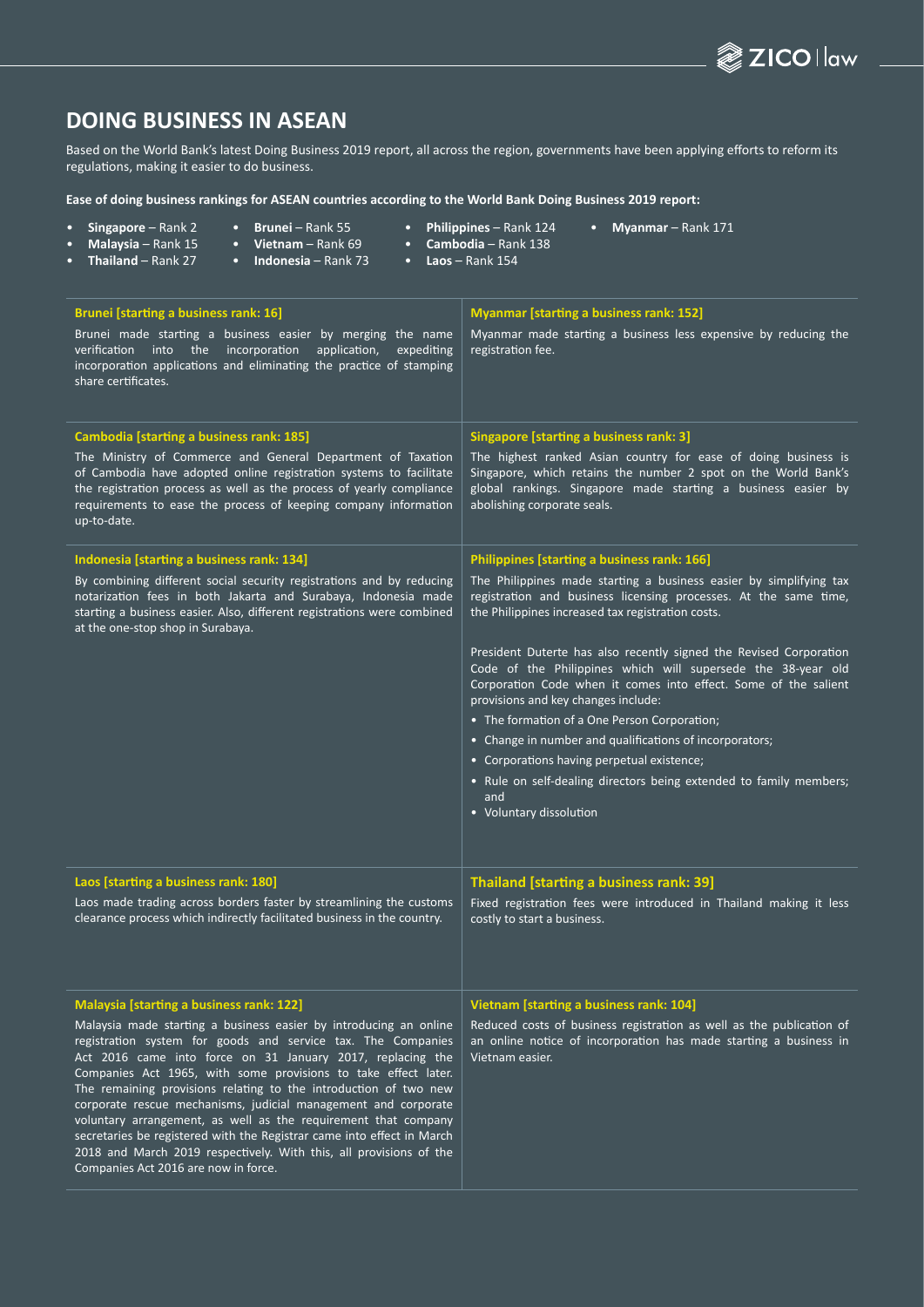### **ZICO LAW ASEAN NETWORK CONTACTS**



**Rozaiman Abdul Rahman** Managing Partner ZICO R.A.R rozaiman.ar@zicolaw.com t. +673 223 2929

**Khieu Mealy** Partner SokSiphana&associates khieu.mealy@zicolaw.com t. +855 12 999 878

**Barryl Rolandi** Partner Roosdiono & Partners barryl.rolandi@zicolaw.com t. +6221 2978 3888

**Aristotle David** Managing Partner ZICO Law Laos aristotle.david@zicolaw.com t. +856 21 410 033

**Tan Wooi Hong** Partner Zaid Ibrahim & Co. wooi.hong.tan@zicolaw.com t. +603 2087 9805

**Geraldine Oh** Resident Partner ZICO Law Myanmar geraldine.oh@zicolaw.com t. +95 1 538 362

**Felix Sy** Managing Partner Insights Philippines Legal Advisors felix.sy@insights-law.com t. +63 2 903 1290

**Yap Lian Seng** Managing Director ZICO Insights Law lian.seng.yap@zicolaw.com t. +65 6443 4920

**Archaree Suppakrucha** Partner ZICO Law Thailand archaree.suppakrucha@zicolaw.com t. +66 2 6777 588

**Kevin Hawkins** Co-Executive Partner ZICO Law Vietnam kevin.hawkins@zicolaw.com t. +84 28 3915 1000